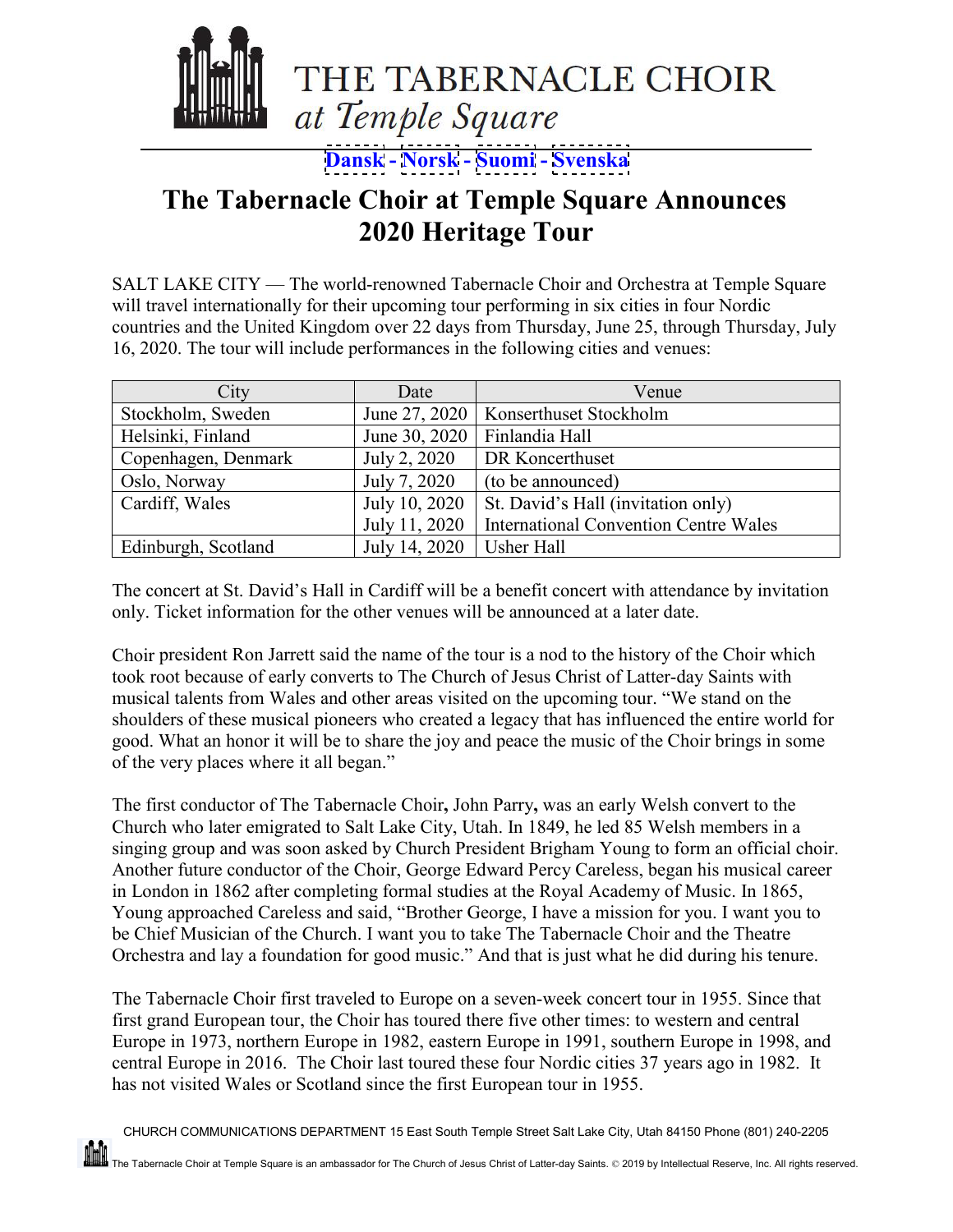#### The Tabernacle Choir at Temple Square Announces 2020 Heritage Tour **– Page 2**

Since its first tour outside of Utah in 1893, the Choir has toured extensively across the United States and abroad. In addition to its previous tours to Europe, it has performed in music capitals from Israel and Russia to Japan and Australia. Its travels have also included performances at the inaugurations of seven U.S. presidents. A complement of approximately 65 members of the Orchestra has traveled on tour with the Choir since 2005.

The 360-voice Choir, accompanied frequently at home by the Orchestra whose member roster totals over 200, can also be heard weekly as part of the *Music and the Spoken Word* broadcast. This 30-minute program is the world's longest continuing network broadcast and currently airs on over 2,000 radio, TV, cable and satellite stations worldwide.

The Choir and Orchestra are active recording artists with their own recording label which has released over 90 CDs, DVDs, books and other products since it was founded in 2003. The Choir's current CD release, *Let Us All Press On: Hymns of Praise and Inspiration*, was number one on Billboard's Classical Traditional chart for 3 weeks at its release, marking the 13<sup>th</sup> time an album from the Choir has received such an honor.

For more information, please visit [www.thetabernaclechoir.org/tour.](http://www.thetabernaclechoir.org/tour) Additional media resources can be found on the site at About Us/Newsroom.

```
###
```
For news media only, do not publish

Kim Farah, Publicist The Tabernacle Choir at Temple Square (801) 240-1977 [farahke@tabchoir.org](mailto:farahke@tabchoir.org)

**HEIL**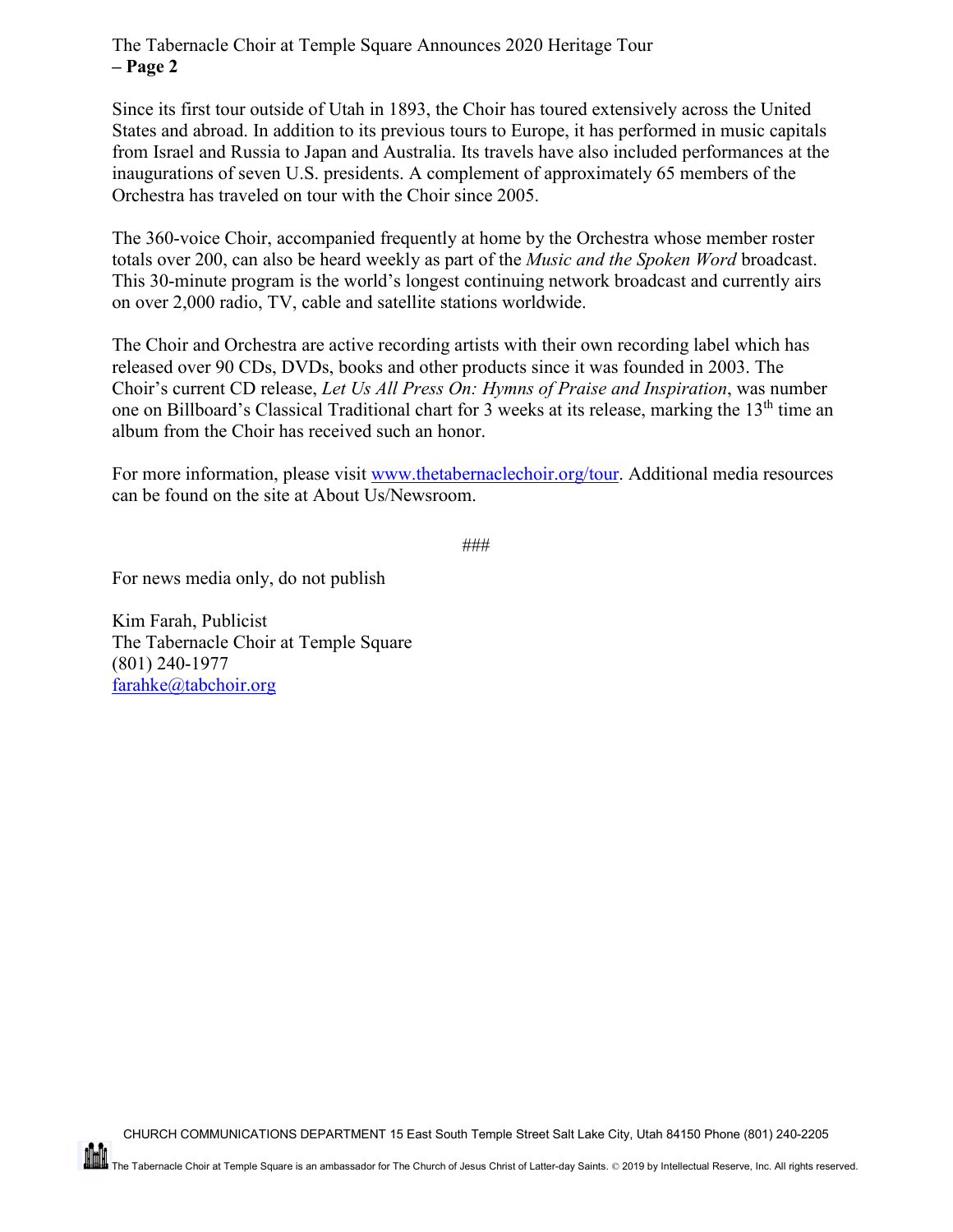<span id="page-2-0"></span>

# **Tabernakelkoret på Tempelpladsen bekendtgør 2020 Heritage Tour**

SALT LAKE CITY – Det verdenskendte Tabernakelkor og Orkestret på Tempelpladsen vil rejse internationalt i deres kommende turné og optræde i seks byer i fire nordiske lande og i Storbritannien i løbet af 22 dage fra torsdag den 25. juni til og med torsdag den 16. juli 2020. Turneen vil omfatte optrædener i følgende byer og koncertsale:

| By                   | Dato          | Koncertsal                                   |
|----------------------|---------------|----------------------------------------------|
| Stockholm            | 27. juni 2020 | Konserthuset Stockholm                       |
| Helsinki             | 30. juni 2020 | Finlandia Hall                               |
| København            | 2. juli 2020  | DR Koncerthuset                              |
| Oslo                 | 7. juli 2020  | (Bekendtgøres senere)                        |
| Cardiff i Wales      | 10. juli 2020 | St. David's Hall (kun invitationer)          |
|                      | 11. juli 2020 | <b>International Convention Centre Wales</b> |
| Edinburgh i Skotland | 14. juli 2020 | Usher Hall                                   |

Koncerten i St. David's Hall i Cardiff vil være en støttekoncert til fordel og deltagelse er kun for inviterede. Oplysninger om billetter til de andre koncertsteder vil blive offentliggjort på et senere tidspunkt.

Korets leder Ron Jarrett siger, at navnet på turneen er en anerkendelse til korets historie, der begyndte på grund af de første omvendte i Jesu Kristi Kirke af Sidste Dages Hellige med musikalske talenter fra Wales og andre områder, der bliver besøgt på den kommende turné. »Vi drager nytte af disse musikalske pionerer, der skabte en arv, der har påvirket hele verden til det bedste. Hvilken ære det vil være at dele den glæde og fred, som korets musik bringer, til nogle af de steder, hvor det hele begyndte.«

Tabernakelkorets første dirigent**,** John Parry**,** var en af tidlige walisiske omvendte til Kirken, som senere emigrerede til Salt Lake City i Utah. I 1849 ledte han 85 walisiske medlemmer i en sanggruppe og blev snart efter bedt af Kirkens præsident Brigham Young om at danne et officielt kor. En anden senere dirigent for koret George Edward Percy Careless begyndte sin musikalske karriere i London i 1862 efter at være blevet færdig med sin studier på Royal Academy of Music. I 1865 henvendte Young sig til Careless og sagde: »Bror George, jeg har en mission til dig. Jeg beder dig om, at du skal lede musikken i Kirken. Jeg ønsker, at du tager Tabernakelkoret og Theatre Orchestra og lægger grundvolden for god musik.« Og det er akkurat, hvad han gjorde i sin tid som dirigent.

Tabernakelkoret rejste første gang til Europa på en syv uger lang koncertturné i 1955. Siden denne første store europæiske turné har koret været på turné der fem andre gange: Til Vest- og Centraleuropa i 1982, Nordeuropa i 1982, Østeuropa i 1991, Sydeuropa i 1998 og Centraleuropa i 2016. Sidste gang koret var på turné i disse fire nordiske lande var for 37 år siden i 1982. Det har ikke været i Wales eller Skotland siden dets første europæiske turné i 1955.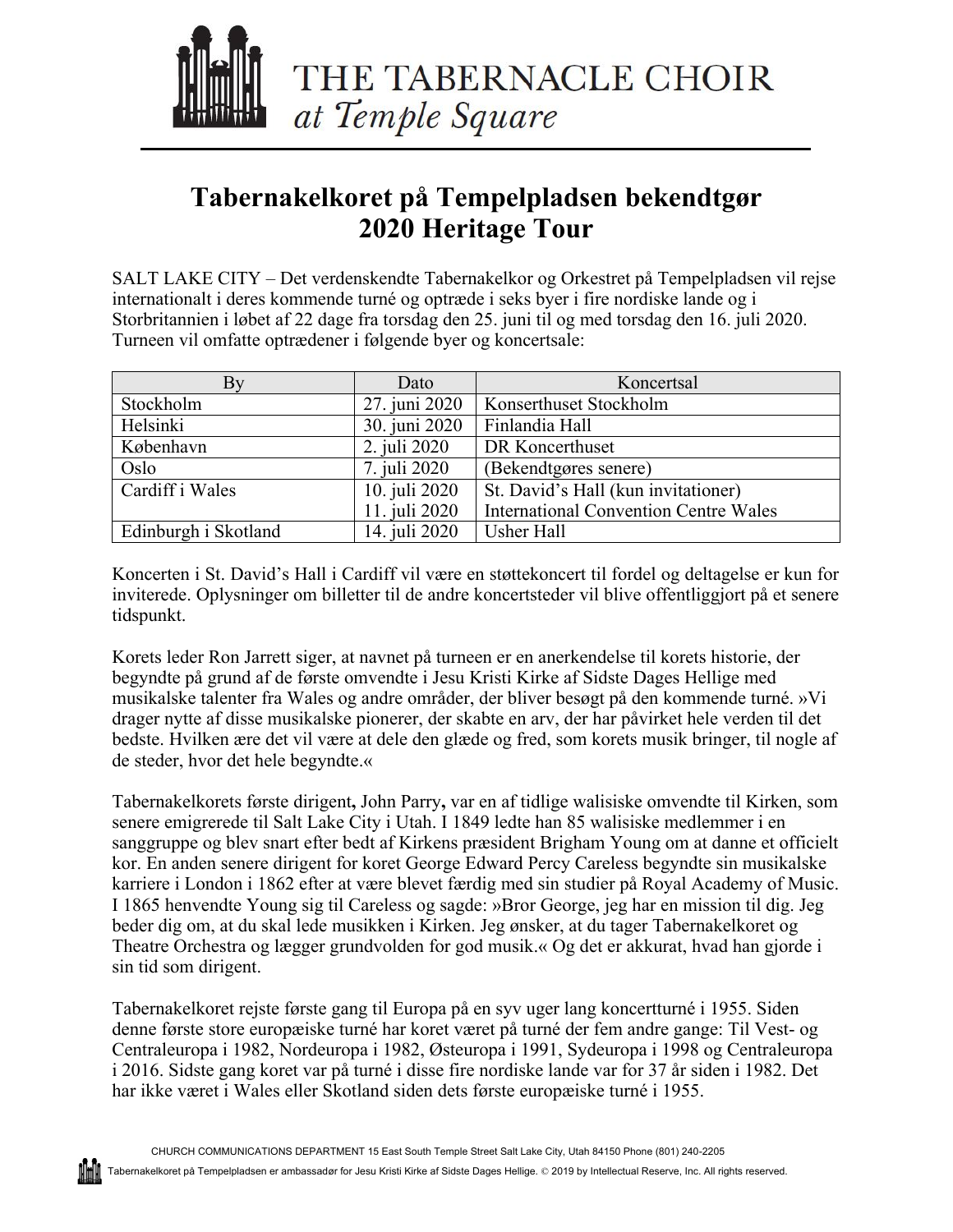Siden korets første turné uden for Utah i 1893 har det været på mange turneer i USA og andre steder. Udover dets tidligere turneer til Europa, har det optrådt i musikhovedstæder fra Israel til Rusland til Japan og Australien. På deres rejser har de også optrådt ved indsættelsen af syv amerikanske præsidenter. En gruppe på omkring 65 medlemmer af orkestret har rejst på turné med koret siden 2005.

Det 360 personer store kor, der ofte derhjemme bliver ledsaget af orkestret, der har over 200 medlemmer, kan også høres hver uge som en del af udsendelsen *Musik og det talte ord*. Dette 30 minutter lange program er verdens ældste, faste udsendelse og bliver på nuværende tidspunkt sendt på over 2000 radio-, TV-, kabel- og satellitstationer over hele verden.

Koret og orkestret udgiver aktivt musik med deres eget pladeselskab, der har udgivet over 90 CD'er, DVD'er, bøger og andre produkter siden det blev stiftet i 2003. Korets nuværende CDudgivelse, *Let Us All Press On: Hymns of Praise and Inspiration*, var nummer et på Billboards traditionelle klassiske hitliste i 3 uger ved dens udgivelse, hvilket er den 13. Gang, at et album fra koret har modtaget en sådan ære.

Se mere information ved at gå ind på www.thetabernaclechoir.org/tour. Flere medieressourcer findes på siden under About Us/ Newsroom.

###

Kun til nyhedsmedier, må ikke udgives.

Kim Farah, pressesekretær The Tabernacle Choir at Temple Square 001 801 240-1977 farahke@tabchoir.org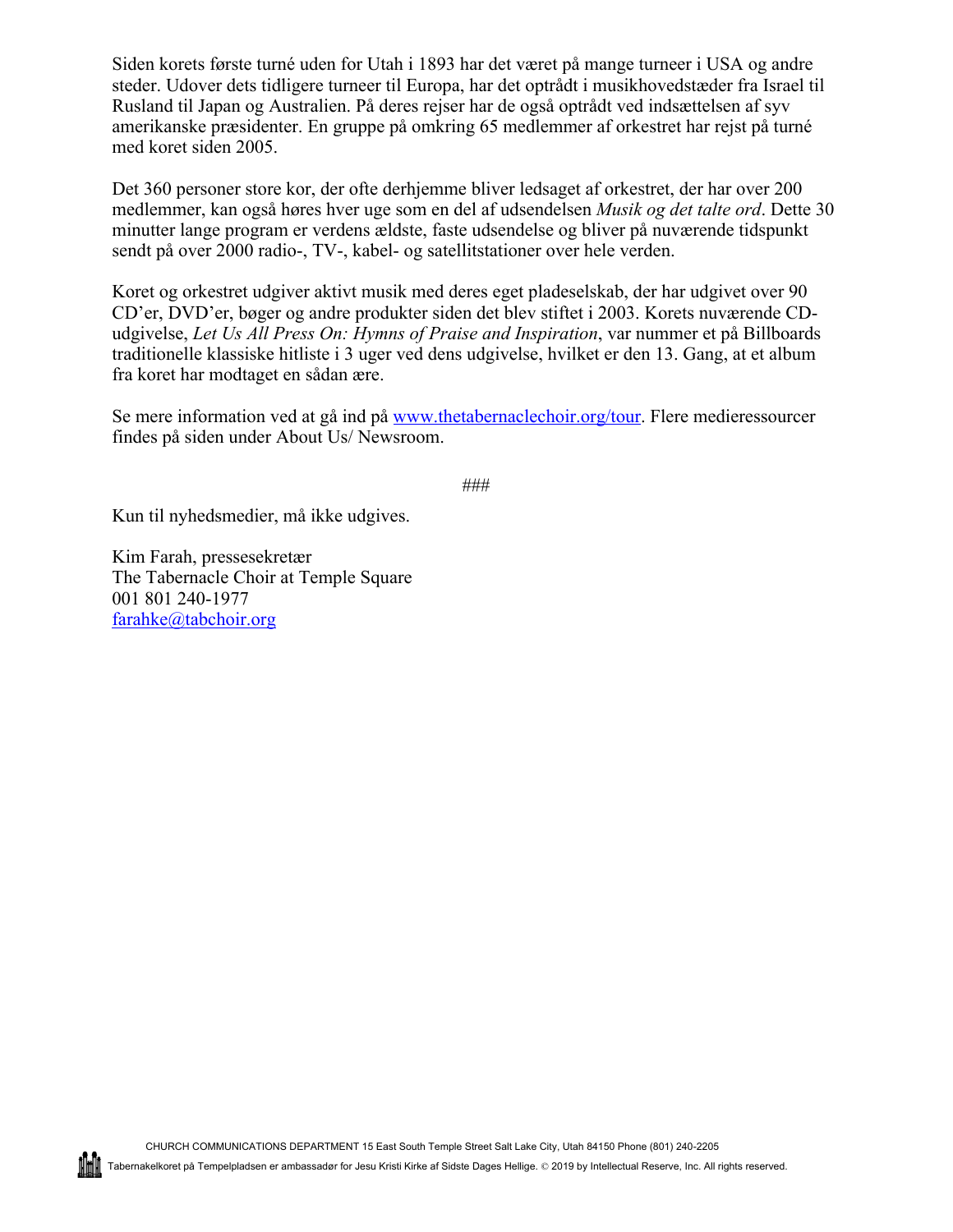<span id="page-4-0"></span>

# **Temppeliaukion tabernaakkelikuoro ilmoitti vuoden 2020 kulttuuriperintökiertueesta**

SALT LAKE CITY – Maailmankuulu Temppeliaukion tabernaakkelikuoro ja Temppeliaukion orkesteri matkustavat tulevalla kiertueellaan ulkomaille. Kuoro ja orkesteri esiintyvät kuudessa kaupungissa neljässä Pohjoismaassa sekä Yhdistyneessä kuningaskunnassa. Matka kestää 22 päivää, torstaista 25. kesäkuuta torstaihin 16. heinäkuuta 2020. Kiertueeseen kuuluu esiintymiset seuraavissa kaupungeissa ja tapahtumapaikoissa:

| Kaupunki             | Pvm.           | Tapahtumapaikka                              |
|----------------------|----------------|----------------------------------------------|
| Tukholma, Ruotsi     | 27. kesäkuuta  | Tukholman konserttitalo                      |
|                      | 2020           |                                              |
| Helsinki, Suomi      | 30. kesäkuuta  | Finlandia-talo                               |
|                      | 2020           |                                              |
| Kööpenhamina, Tanska | 2. heinäkuuta  | Kööpenhaminan konserttitalo                  |
|                      | 2020           |                                              |
| Oslo, Norja          | 7. heinäkuuta  | (ilmoitetaan myöhemmin)                      |
|                      | 2020           |                                              |
| Cardiff, Wales       | 10. heinäkuuta | St. David's Hall (vain kutsuvieraille)       |
|                      | 2020           |                                              |
|                      | 11. heinäkuuta | <b>International Convention Centre Wales</b> |
|                      | 2020           |                                              |
| Edinburgh, Skotlanti | 14. heinäkuuta | <b>Usher Hall</b>                            |
|                      | 2020           |                                              |

Konsertti St. David's Hallissa Cardiffissa on hyväntekeväisyyskonsertti, jolla kerätään varoja, ja se on kutsuvierastilaisuus. Muita tapahtumapaikkoja koskevat lipputiedot ilmoitetaan myöhemmin.

Kuoron toiminnanjohtaja Ron Jarrett sanoo, että kiertueen nimi viittaa kuoron historiaan. Hänen mukaansa kuoro sai jalansijaa, kun Myöhempien Aikojen Pyhien Jeesuksen Kristuksen Kirkkoon liittyi varhain musiikillisesti lahjakkaita henkilöitä Walesista ja muista paikoista, joissa kuoro vierailee tulevalla kiertueella. "Jatkamme musiikin pioneerien työtä. He loivat perinnön, jolla on ollut hyvä vaikutus koko maailmaan. On kunnia jakaa kuoron esittämän musiikin tuomaa iloa ja rauhaa juuri niissä paikoissa, joista kaikki tämä sai alkunsa."

Tabernaakkelikuoron ensimmäinen johtaja John Parry oli kirkon varhainen walesilainen käännynnäinen, joka myöhemmin muutti Salt Lake Cityyn Utahiin Yhdysvaltoihin. Vuonna 1849 hän muodosti 85 walesilaisen lauluryhmän, ja pian kirkon presidentti Brigham Young pyysi häntä muodostamaan virallisen kuoron. Toinen kuoron tuleva johtaja George Edward Percy Careless aloitti musiikkiuransa Lontoossa vuonna 1862 suoritettuaan muodolliset opinnot Kuninkaallisessa musiikkiakatemiassa. Vuonna 1865 Young kääntyi Carelessin puoleen ja sanoi: "Veli George, minulla on sinulle tehtävä. Haluan, että olet kirkon musiikinjohtaja. Haluan, että

KIRKON VIESTINTÄOSASTO 15 East South Temple Street, Salt Lake City, Utah 84150, USA. Puhelin +1 801 240 2205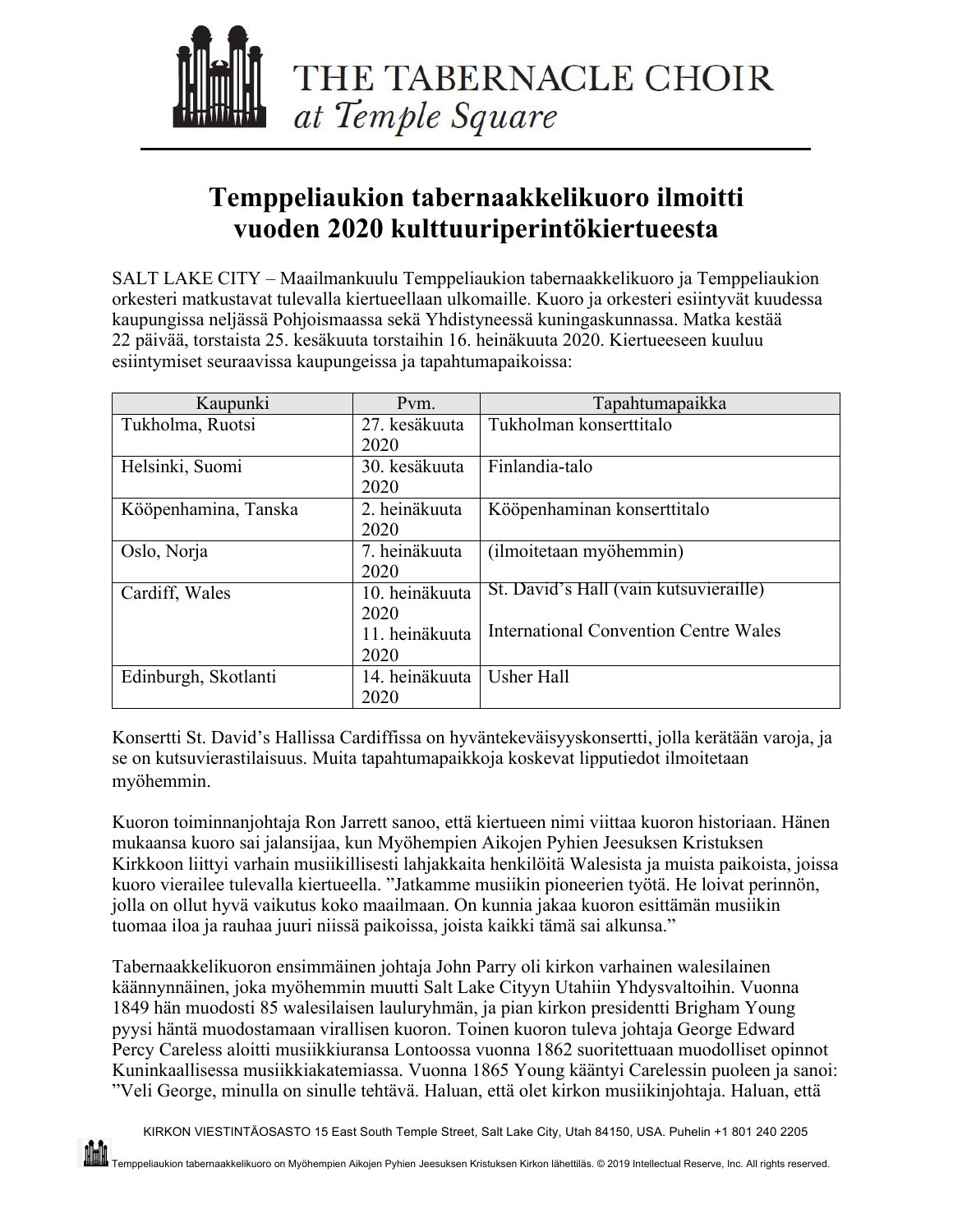Temppeliaukion tabernaakkelikuoro ilmoitti vuoden 2020 kulttuuriperintökiertuee **– Sivu 2**

luot perustan hyvälle musiikille tabernaakkelikuoron ja teatterin orkesterin avulla." Juuri näin Careless teki palvelukautensa aikana.

Tabernaakkelikuoro matkusti ensi kerran Eurooppaan seitsemänviikkoiselle konserttikiertueelle vuonna 1955. Tästä ensimmäisestä suuresta Euroopan-kiertueesta lähtien kuoro on ollut siellä kiertueella viidesti: Länsi- ja Keski-Euroopassa vuonna 1973, Pohjois-Euroopassa vuonna 1982, Itä-Euroopassa vuonna 1991, Etelä-Euroopassa vuonna 1998 ja Keski-Euroopassa vuonna 2016. Kuoro kiersi aiemmin mainituissa neljässä pohjoismaisessa kaupungissa edellisen kerran 37 vuotta sitten vuonna 1982. Walesissa ja Skotlannissa kuoro ei ole käynyt vuonna 1955 tekemänsä ensimmäisen Euroopan-kiertueen jälkeen.

Ensimmäisen Utahin ulkopuolelle vuonna 1893 suuntautuneen kiertueensa jälkeen kuoro on kiertänyt laajasti Yhdysvalloissa ja ulkomailla. Aiempien Euroopan-kiertueiden lisäksi se on esiintynyt merkittävimmissä musiikkikaupungeissa Israelista Venäjälle ja Japanista Australiaan. Se on esiintynyt myös seitsemän Yhdysvaltain presidentin virkaanastujaisissa. Orkesterista noin 65 jäsentä ovat matkustaneet kiertueilla kuoron kanssa vuodesta 2005 lähtien.

360-jäseninen kuoro, jota säestää kotimaassa usein yli 200 soittajan orkesteri, on kuultavissa viikoittain *Musiikkia ja puhuttua sanaa* -lähetyksessä. Tämä puolituntinen ohjelma on maailman pisimpään keskeytymättä jatkunut radioverkkolähetys, ja tätä nykyä se lähetetään yli 2 000:lla radio-, televisio-, kaapeli- ja satelliittikanavalla maailmanlaajuisesti.

Kuoro ja orkesteri levyttävät jatkuvasti musiikkiaan omalla levymerkillään. Ne ovat julkaisseet yli 90 CD-levyä, DVD-levyä, kirjaa ja muuta tuotetta levymerkin perustamisesta lähtien vuonna 2003. Kuoron tuorein CD-julkaisu *Let Us All Press On: Hymns of Praise and Inspiration* [Herran työhön käyn: ylistys- ja kiitoslauluja] oli Billboardin klassisen perinteisen musiikin levytilaston kärjessä kolmen viikon ajan julkaisustaan lähtien. Se oli 13. kerta, kun kuoron albumi on saanut tällaisen kunnianosoituksen.

Lisätietoja on sivustolla www.thetabernaclechoir.org/tour. Lisää media-aineistoa on sivustolla mormonienuutishuone.fi > Aiheita ja tietoa.

###

Tiedotusvälineiden yhteydenotot, ei julkaistavaksi

Kim Farah, tiedottaja Temppeliaukion tabernaakkelikuoro +1 801 240 1977 farahke@tabchoir.org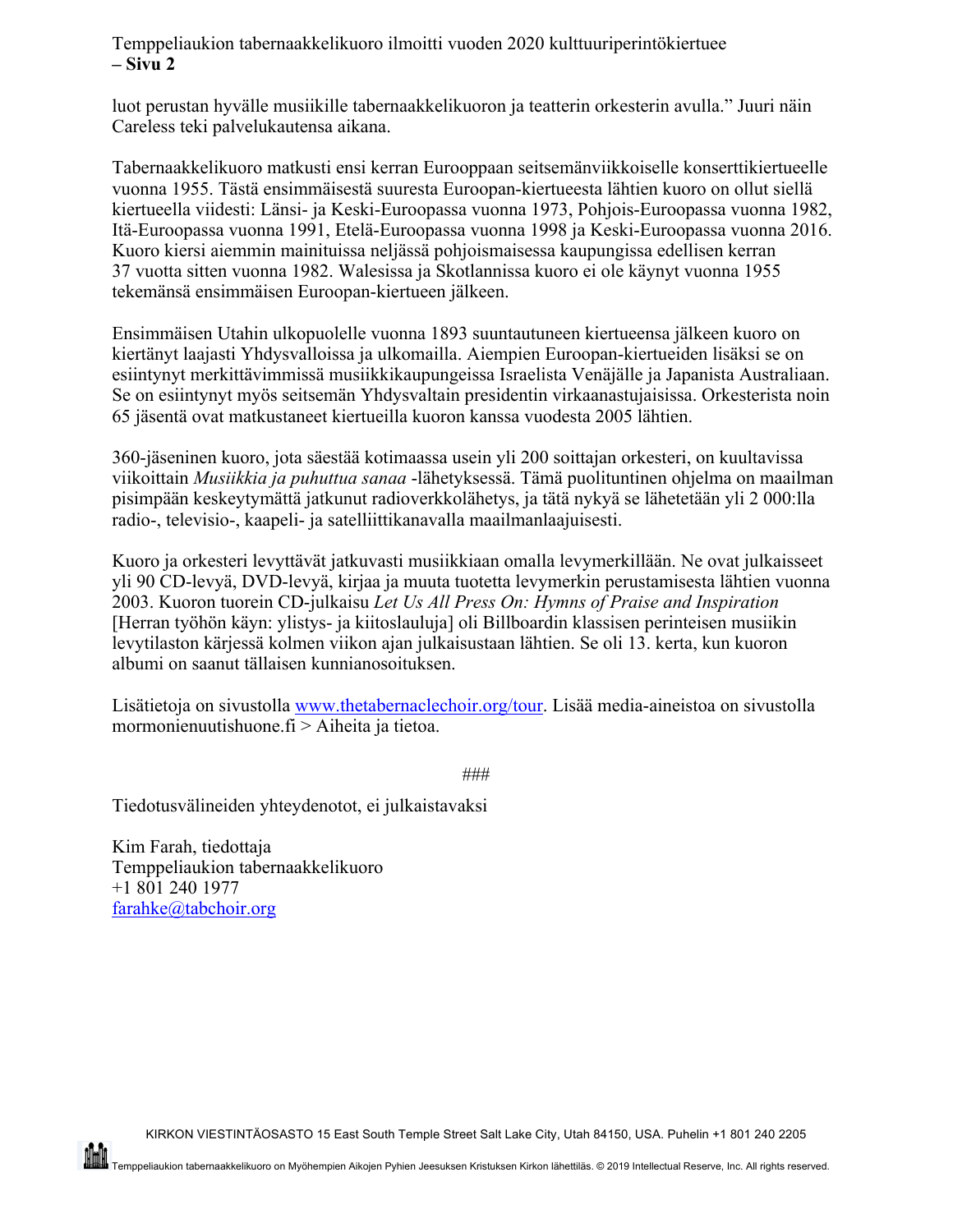<span id="page-6-0"></span>

# **Tabernakelkoret på Temple Square kunngjør Heritage Tour i 2020**

SALT LAKE CITY – Det verdenskjente Tabernakelkoret og orkesteret på Temple Square vil på sin forestående 22 dagers utenlandsturné opptre i seks byer i fire nordiske land og Storbritannia, fra torsdag 25. juni til torsdag 16. juli 2020. Turneen vil innbefatte opptredener i følgende byer og på følgende steder:

| Bv                   | Dato          | <b>Sted</b>                                  |
|----------------------|---------------|----------------------------------------------|
| Stockholm, Sverige   | 27. juni 2020 | Konserthuset Stockholm                       |
| Helsingfors, Finland | 30. juni 2020 | Finlandia Hall                               |
| København, Danmark   | 2. juli 2020  | DR Koncerthuset                              |
| Oslo, Norge          | 7. juli 2020  | (vil bli kunngjort)                          |
| Cardiff, Wales       | 10. juli 2020 | St. David's Hall (kun for inviterte)         |
|                      | 11. juli 2020 | <b>International Convention Centre Wales</b> |
| Edinburgh, Skottland | 14. juli 2020 | <b>Usher Hall</b>                            |

Konserten i St. David's Hall i Cardiff vil være en veldedighetskonsert, kun for spesielt inviterte. Billettinformasjon for de andre konsertstedene vil bli bekjentgjort senere.

Korets leder, Ron Jarrett, sa at navnet på turneen er en henvisning til korets historie som begynte på grunn av tidlige konvertitter til Jesu Kristi Kirke av Siste Dagers Hellige med musikalske talenter, som kom fra Wales og andre områder som vil bli besøkt på den forestående turneen. "Vi står på skuldrene til disse musikalske pionerene som skapte en arv som har påvirket hele verden til det bedre. Hvilken ære det vil være å få dele den glede og fred korets musikk bringer, på noen av stedene der det hele begynte."

Tabernakelkorets første dirigent**,** John Parry**,** var en tidlig walisisk konvertitt til Kirken som senere emigrerte til Salt Lake City i Utah. I 1849 ledet han en sanggruppe med 85 walisiske medlemmer, og ble snart bedt av Kirkens president Brigham Young om å danne et offisielt kor. En annen av korets fremtidige dirigenter, George Edward Percy Careless, begynte sin musikalske karriere i London i 1862 etter å ha fullført sine studier ved Royal Academy of Music. I 1865 henvendte Young seg til Careless og sa: "Bror George, jeg har en oppgave til deg. Jeg vil at du skal være Kirkens musikalske overhode. Jeg vil at du skal ta Tabernakelkoret og teaterorkesteret og legge et grunnlag for god musikk." Og det var akkurat det han gjorde i sin tjenesteperiode.

Tabernakelkoret reiste for første gang til Europa i 1955, på en syv ukers konsertturné. Koret har etter denne første store Europaturneen turnert der fem ganger: I Vest- og Sentral-Europa i 1973, Nord-Europa i 1982, Øst-Europa i 1991, Syd-Europa i 1998 og Sentral-Europa i 2016. Koret besøkte disse fire nordiske byene sist i 1982, for 37 år siden. Det har ikke besøkt Wales eller Skottland siden den første europeiske turneen i 1955.

M.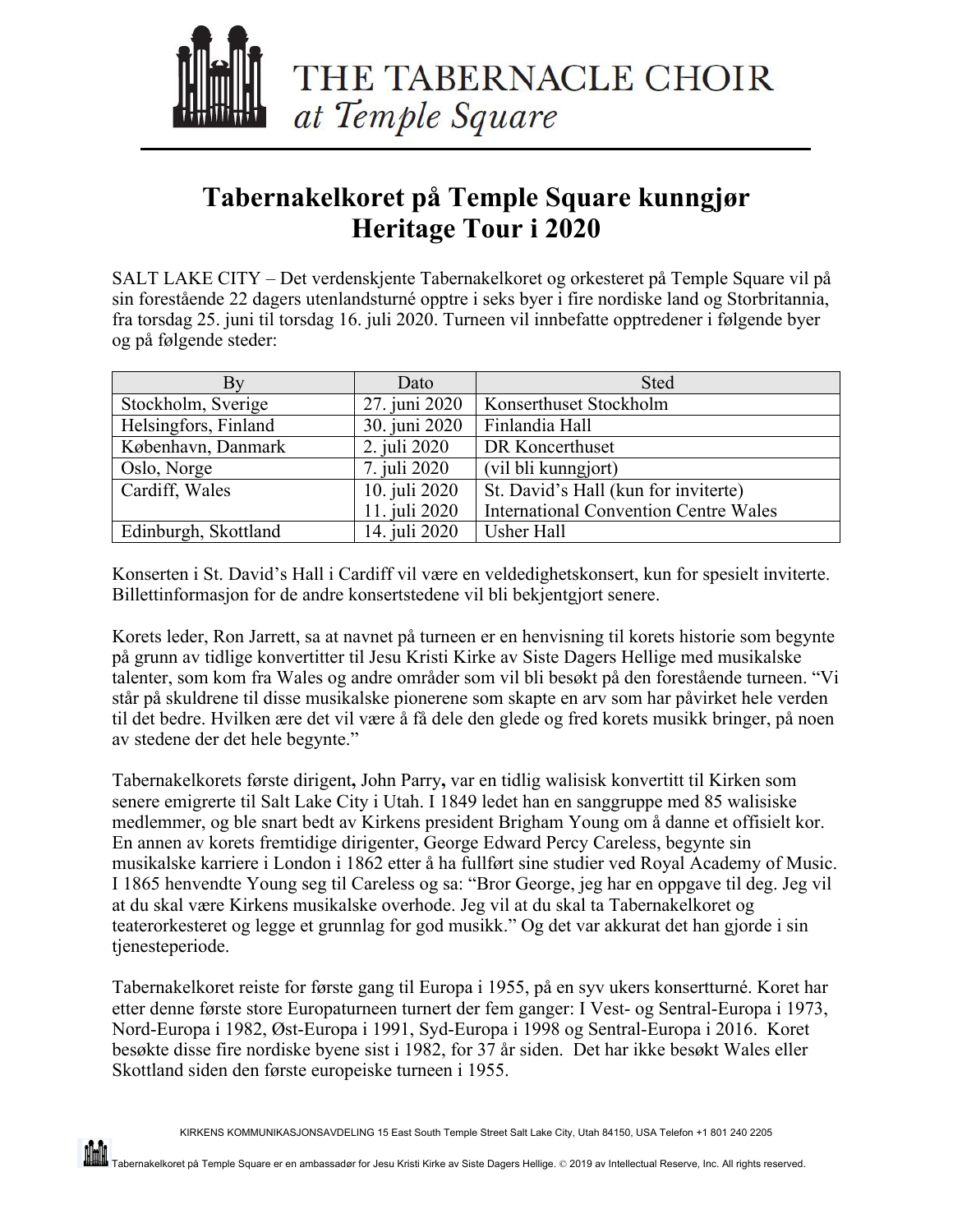Koret hadde sin første turné utenfor Utah i 1893, og har siden hatt utstrakt turnévirksomhet i USA og utenlands. I tillegg til tidligere Europaturneer har koret opptrådt i musikkhovedsteder fra Israel og Russland til Japan og Australia. Turnevirksomheten har også innbefattet opptredener ved innsettelsen av syv amerikanske presidenter. En supplerende gruppe med omtrent 65 orkestermedlemmer har siden 2005 turnert med koret.

Koret med 360 stemmer, som på hjemmebane ofte akkompagneres av orkesteret som til sammen har over 200 medlemmer, kan også ukentlig høres som en del av sendingen *Musikk og det talte ord.* Dette 30 minutter lange programmet er verdens eldste sammenhengende kringkastede sending, og vises for tiden på over 2 000 radio-, tv-, kabel- og satellittstasjoner over hele verden.

Koret og orkesteret er aktive plateartister og har sitt eget plateselskap som har utgitt over 90 cder, dvd-er, bøker og andre produkter siden det ble grunnlagt i 2003. Korets siste cd-utgivelse, *Let Us All Press On: Hymns of Praise and Inspiration*, var nummer én på Billboard's Classical Traditional-liste i tre uker etter utgivelsen. Det er trettende gang et av korets album har fått en slik anerkjennelse.

For mer informasjon, gå til www.thetabernaclechoir.org/tour. Ytterligere medieressurser finnes på nettsidens About Us/Newsroom.

###

Kun for nyhetsmedier. Skal ikke publiseres.

Kim Farah, utgiver Tabernakelkoret på Temple Square

+1 801 240 1977

farahke@tabchoir.org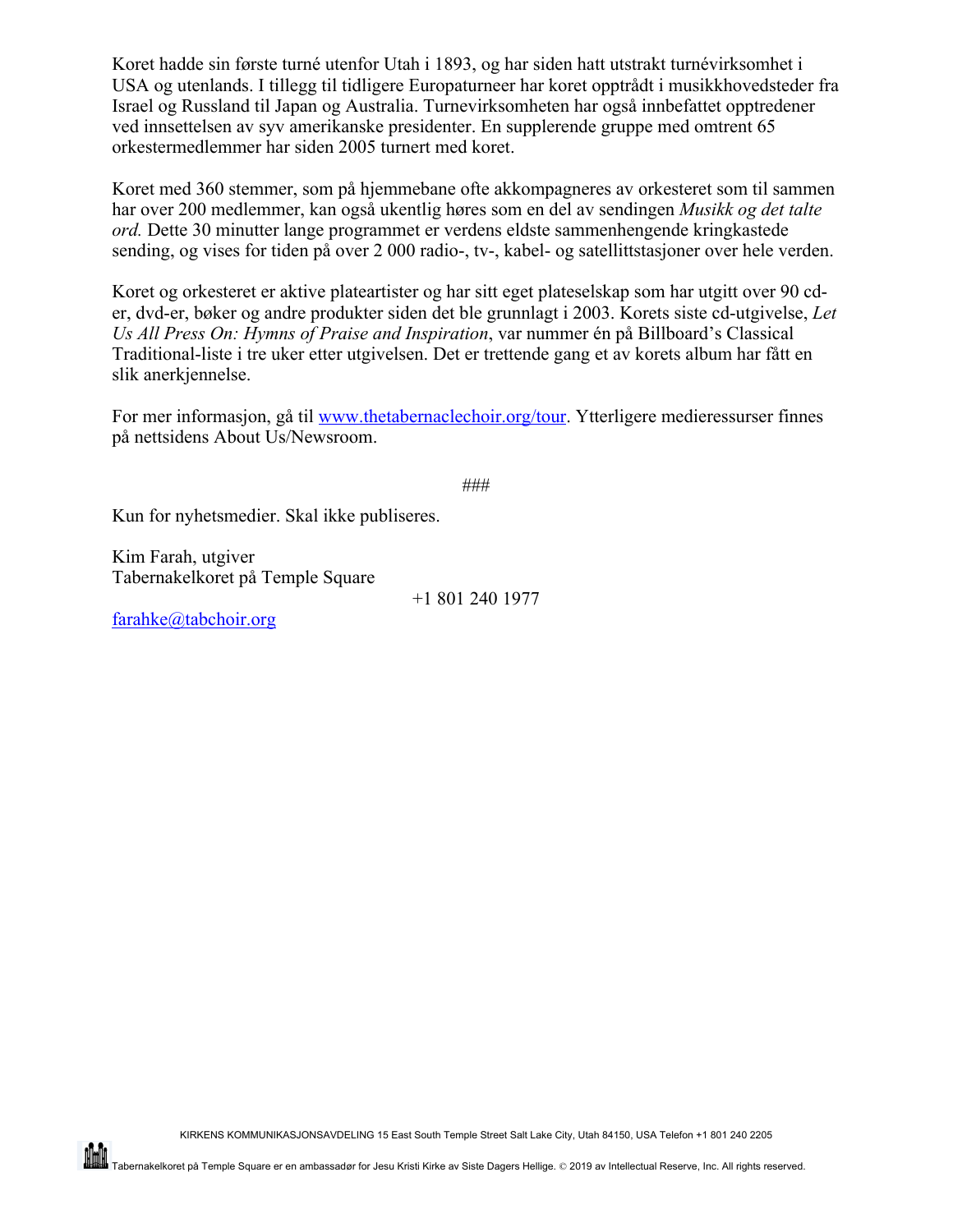<span id="page-8-0"></span>

# **Tabernacle Choir at Temple Square tillkännager Heritage-turnén 2020**

SALT LAKE CITY – Världsberömda Tabernacle Choir och Orchestra at Temple Square reser internationellt på sin kommande turné och framträder i sex städer i fyra nordiska länder och i Storbritannien under 22 dagar, från torsdagen den 25 juni till torsdagen den 16 juli 2020. Turnén kommer till följande städer och konserthallar:

| Ort                  | Datum        | Plats                                        |
|----------------------|--------------|----------------------------------------------|
| Stockholm, Sverige   | 27 juni 2020 | Konserthuset Stockholm                       |
| Helsingfors, Finland | 30 juni 2020 | Finlandiahuset                               |
| Köpenhamn, Danmark   | 2 juli 2020  | DR Koncerthuset                              |
| Oslo, Norge          | 7 juli 2020  | (information kommer senare)                  |
| Cardiff, Wales       | 10 juli 2020 | St. Davids Hall (endast inbjudna)            |
|                      | 11 juli 2020 | <b>International Convention Centre Wales</b> |
| Edinburgh, Skottland | 14 juli 2020 | Usher Hall                                   |

Konserten i St. Davids Hall i Cardiff är en välgörenhetskonsert med endast inbjudna gäster. Biljettinformation om övriga konserter tillkännages senare.

Körens vd Ron Jarrett sa att namnet på turnén syftar på körens ursprung med rötter hos tidiga nyomvända medlemmar i Jesu Kristi Kyrka av Sista Dagars Heliga med musikaliska förmågor som kom från Wales och andra områden som ska besökas på den kommande turnén. "Vi står på dessa musikaliska pionjärers axlar, de som skapade ett arv som har haft en positiv inverkan på hela världen. Det är en ära att kunna dela den glädje och frid som körens musik för med sig på några av de platser där det hela började."

Den första dirigenten för Tabernacle Choir, John Parry**,** var en av de första walesiska konvertiterna till kyrkan som senare emigrerade till Salt Lake City i Utah. 1849 ledde han 85 walesiska medlemmar i en sånggrupp och ombads inom kort av kyrkans president Brigham Young att bilda en officiell kör. En annan framtida dirigent för kören, George Edward Percy Careless, inledde sin musikaliska karriär i London år 1862 efter att ha slutfört sina studier vid Royal Academy of Music. 1865 tog president Young kontakt med broder Careless och sa: "Broder George, jag har ett uppdrag åt dig. Jag vill att du blir kyrkans huvudmusiker. Jag vill att du ska ta Tabernacle Choir och Theatre Orchestra och lägga en grund för god musik." Och det är precis vad han gjorde under sin ämbetstid.

Tabernacle Choir reste första gången till Europa år 1955 på en sju veckor lång konsertturné. Sedan den första stora turnén i Europa har kören turnerat där ytterligare fem gånger: i västra och centrala Europa 1973, norra Europa 1982, östra Europa 1991, södra Europa 1998 och centrala Europa 2016. Kören turnerade i de fyra nordiska städerna för 37 år sedan år 1982. Den har inte besökt Wales eller Skottland sedan den första turnén i Europa år 1955.